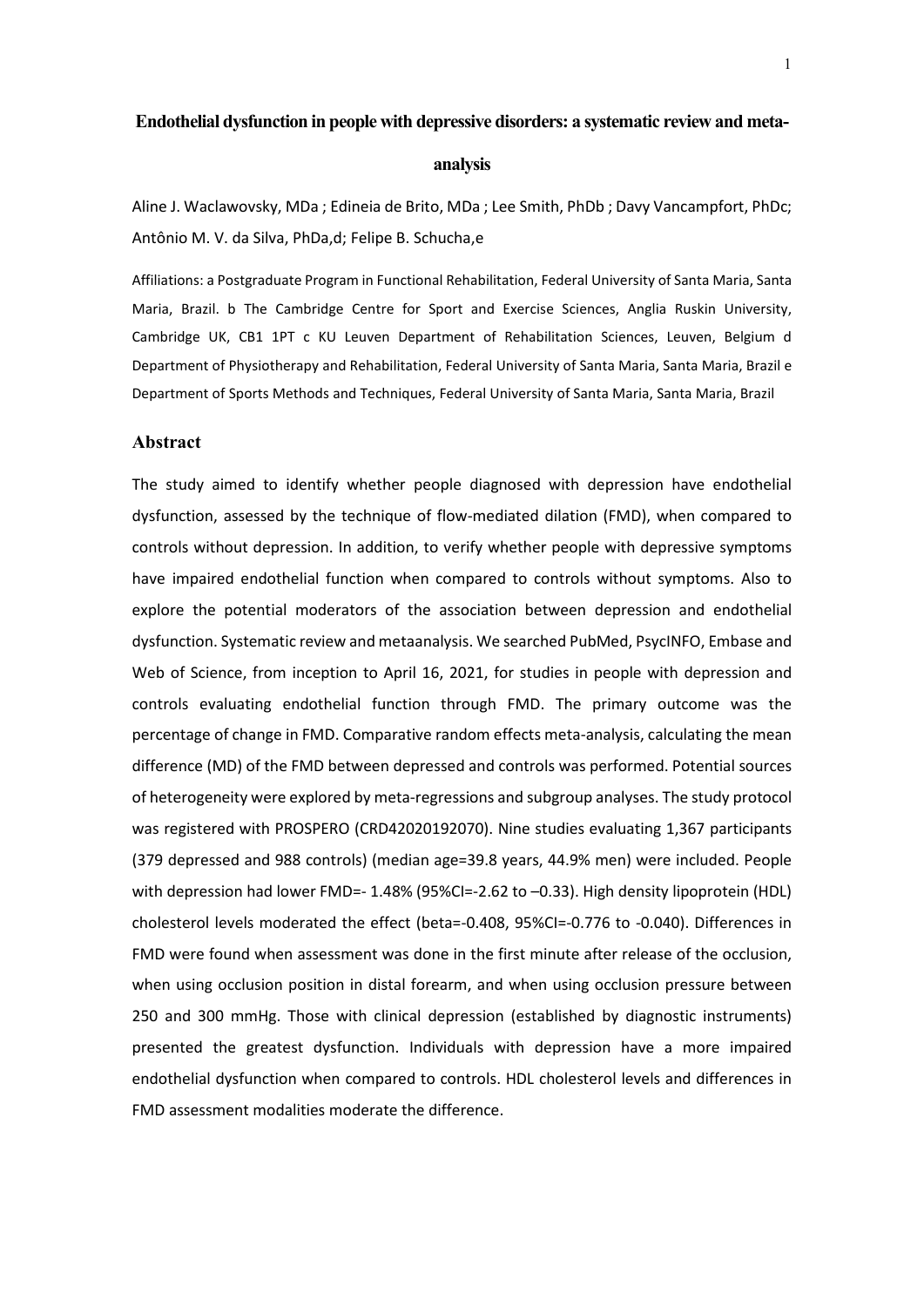# **1. Introduction**

Depression, or major depressive disorder, is a mood disorder that leads to impaired neurovegetative, psychomotor, and cognitive functioning (Fu et al., 2019). It is a highly prevalent disorder, with a point prevalence of approximately 5%; more than 300 million people live with depression worldwide (World Health Organization, 2017). In addition, people with depression are at increased risk of cardiovascular morbidity and premature mortality, resulting in a reduced life expectancy compared to the general population (Correll et al., 2017).

One of the potential mechanisms explaining the increased risk of developing cardiovascular diseases in people with depression might be related to endothelial dysfunction (Maruhashi et al., 2018). Endothelial dysfunction is a marker of preclinical atherosclerosis characterized by impaired endothelium-dependent vasodilation and a procoagulant and proinflammatory state (Daiber et al., 2016; Maruhashi et al., 2018) that is associated with a higher risk of incident cardiovascular diseases (Matsuzawa et al., 2015a), therefore, evaluating endothelial function in people with depression might help identifying those at a higher risk of developing cardiovascular diseases. Flow-mediated dilation (FMD) is a non-invasive technique widely used to assess endothelial dysfunction and measures changes in the endothelium-dependent vasodilator response after shear stress and the dilation induced by the release of nitric oxide (Maruhashi et al., 2018). The endothelial function is assessed by high-resolution ultrasound, where the images of the brachial artery are obtained after mechanical ischemia caused by the inflation of a blood pressure cuff (Thijssen et al., 2019).

To the best of our knowledge, two previous reviews have summarized the literature on endothelial dysfunction in people with depression before. First, a systematic review and meta-analysis including 12 studies involving 1,491 participants with clinical or subclinical depressive symptoms in healthy adults and cardiovascular patients identified a weak correlation between depressive symptoms and endothelial dysfunction (r=0.19) (Cooper et al., 2011). Second, a meta-analysis including 13 studies involving 937 patients with depressive symptoms and 5,890 controls without depressive symptoms demonstrated that people with depressive symptoms have a lower FMD when compared to controls (WMD=-2.554, 95%CI=-3.709 to -1.399, p <0.001) (Wu et al., 2018). However, both of these reviews included a study in which the participants had a history of depression (average time since the last episode of about ten years), but were not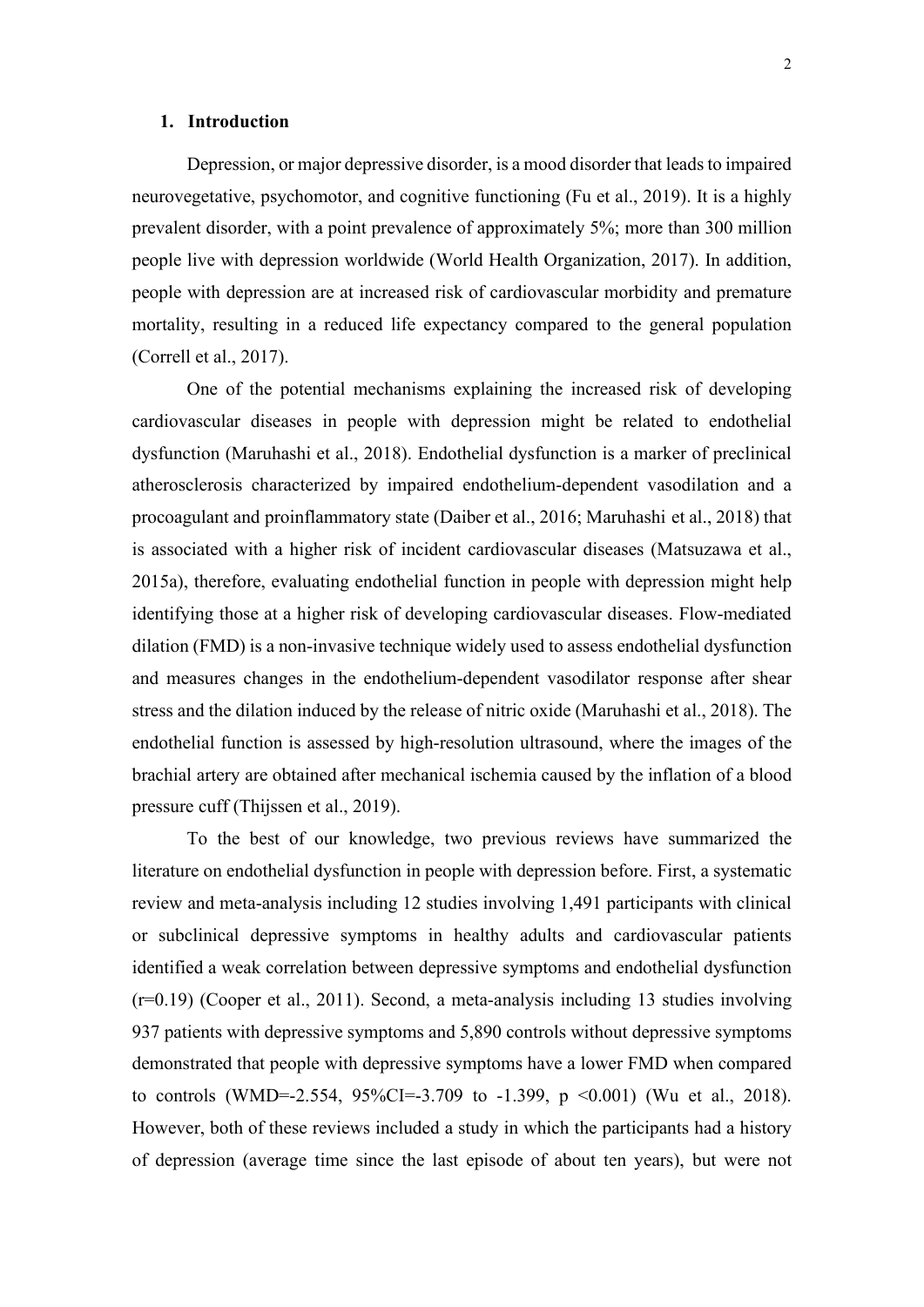depressed at the time of FMD assessment (Wagner et al., 2006). FMD responses are potentially associated with depressive symptom severity (Kalkman, 2020). Also, the previous reviews included studies in people with comorbid cardiovascular diseases associated with endothelial dysfunction (Cooper et al., 2011; Wu et al., 2018). Therefore, the inclusion of these studies in previous reviews may lead to an imprecision on the association.

Thus, this study aimed to: 1) compare endothelial dysfunction, assessed by the technique of flow-mediated dilation (FMD), of people with depression compared to controls without depression; and 2) to explore the potential moderators of the association between depression and endothelial dysfunction.

# **2. Methods**

# **2.1 Search strategy and selection criteria**

We did a systematic review and meta-analysis following the Preferred Reporting items for Systematic Reviews and Meta-analysis (PRISMA) guidelines (Liberati et al., 2009). The study protocol was registered with PROSPERO (CRD42020192070).

### **2.2 Searches**

Searches were carried using the following databases: Embase, PubMed, PsycINFO, and Web of Science and used keywords involving the terms related to major depressive disorder and endothelial dysfunction. The search was carried out since database inception to April 16, 2021 (e.g.: PubMed (Vascular dysfunction OR endothelial function OR flow-mediated vasodilation OR Endothelium[mesh] OR Vasodilation[mesh] OR Endothelium-Dependent Relaxing Factors[mesh]) AND (Depression[mesh] OR Depressive Disorder, Major[mesh] OR mood disorder[mesh])). Manual searches of reference lists of included articles and other reviews on the topic were also carried out (Cooper et al., 2011; Wu et al., 2018).

After removing duplicates, two independent reviewers (AJW, EB) selected the possible articles to be included by reading the titles and abstracts. Subsequently, a complete reading of potentially eligible articles was carried out by the same independent reviewers. The cases of disagreement between these reviewers were decided by a third reviewer (FBS).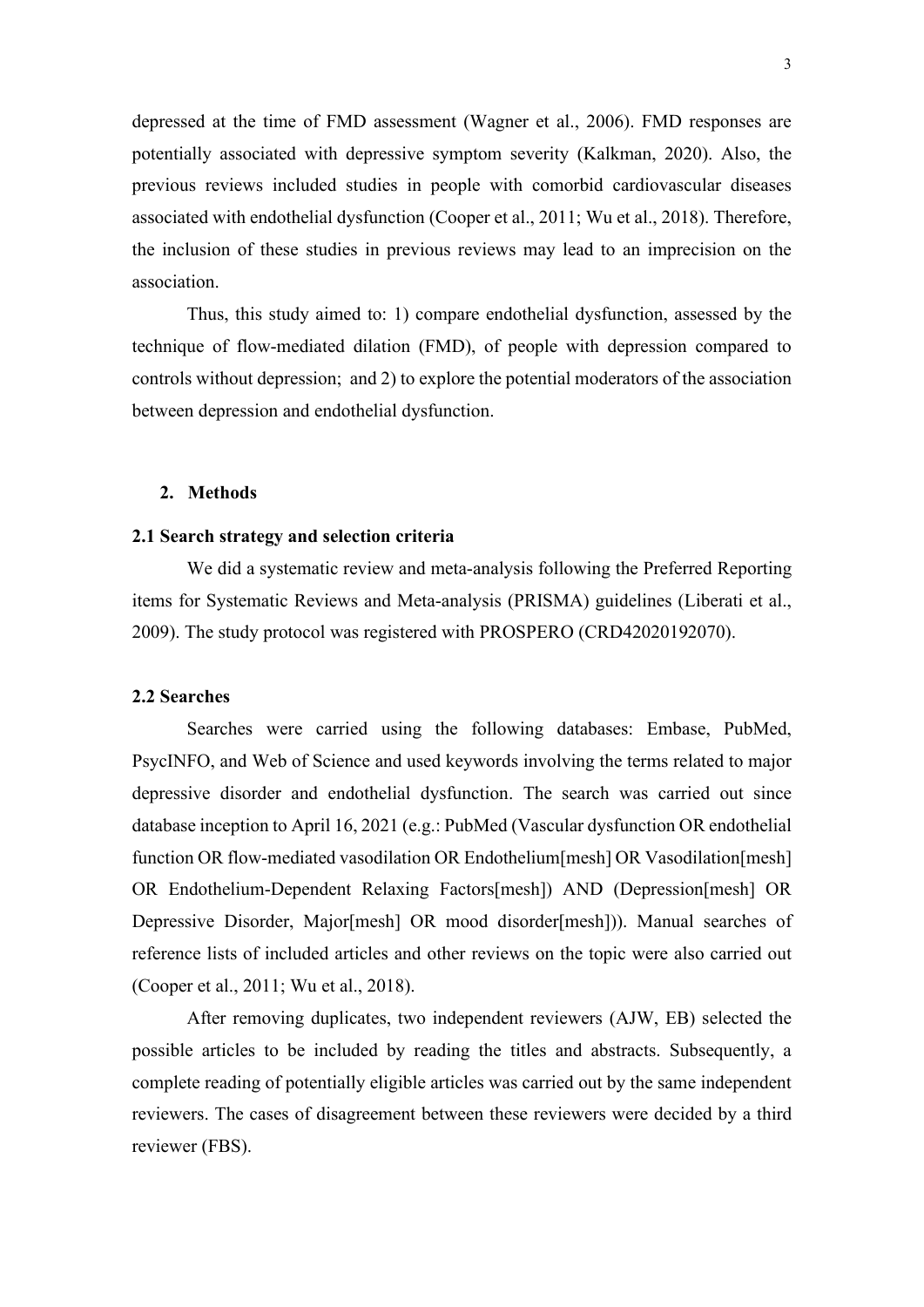### **2.3 Inclusion criteria**

Studies with the following attributes were included in the present review: 1) clinical trials (baseline data only), longitudinal cohorts, transversal and case-control, written in Portuguese, English, or Spanish; 2) Studies with people with major depressive disorder, diagnosed according to DSM IV or V criteria (American Psychiatric Association, 2013), or through cutoff of screening instruments established in the literature (e.g.: Hamilton Scale (Hamilton, 1967), Beck Depression Inventory (Beck, 1961) or another); 3) Have evaluated endothelial function by high-resolution ultrasound of the brachial artery by FMD. We used FMD to assess because it is a widely used non-invasive technique, with a good correlation with coronary endothelial dysfunction (Denollet et al., 2018; Matsuzawa et al., 2015a). The study did not include articles that involved other mental disorders (e.g.: bipolar mood disorder, schizophrenia), which evaluated individuals with cardiovascular disease, conference abstracts, review articles, or articles that were not available in full.

# **2.4 Data extraction**

Two reviewers (AJW, EB) extracted data using a standardized form. The data extracted were: first author, year of publication, country of study, number of study participants, age, body mass index (BMI), sex, other cardiovascular risk factors (hypertension, dyslipidemia, triglyceride levels, total cholesterol, high-density lipoprotein (HDL), blood glucose, systolic blood pressure (SBP), diastolic blood pressure (DBP)), smoking, physical activity, depression assessment (clinical diagnosis or use of screening instruments), percentage of change in FMD together with the standard deviation, percentage of change after sublingual nitroglycerin, pressure, and position of brachial artery occlusion and the measurement time of the FMD after the release of the occlusion. We contacted the authors of studies that did not present all available information.

# **2.5 Risk of bias assessment**

The risk of bias of the included studies was assessed by two independent reviewers (AJW, ARB) using the Newcastle-Ottawa (NOS)(Wells, n.d.) scale for cases and controls. The scale consists of three different domains: Selection of participants (four items to be evaluated: the definition of the appropriate case, representativeness of the cases, selection of controls, definition of controls); Comparability (of cases and controls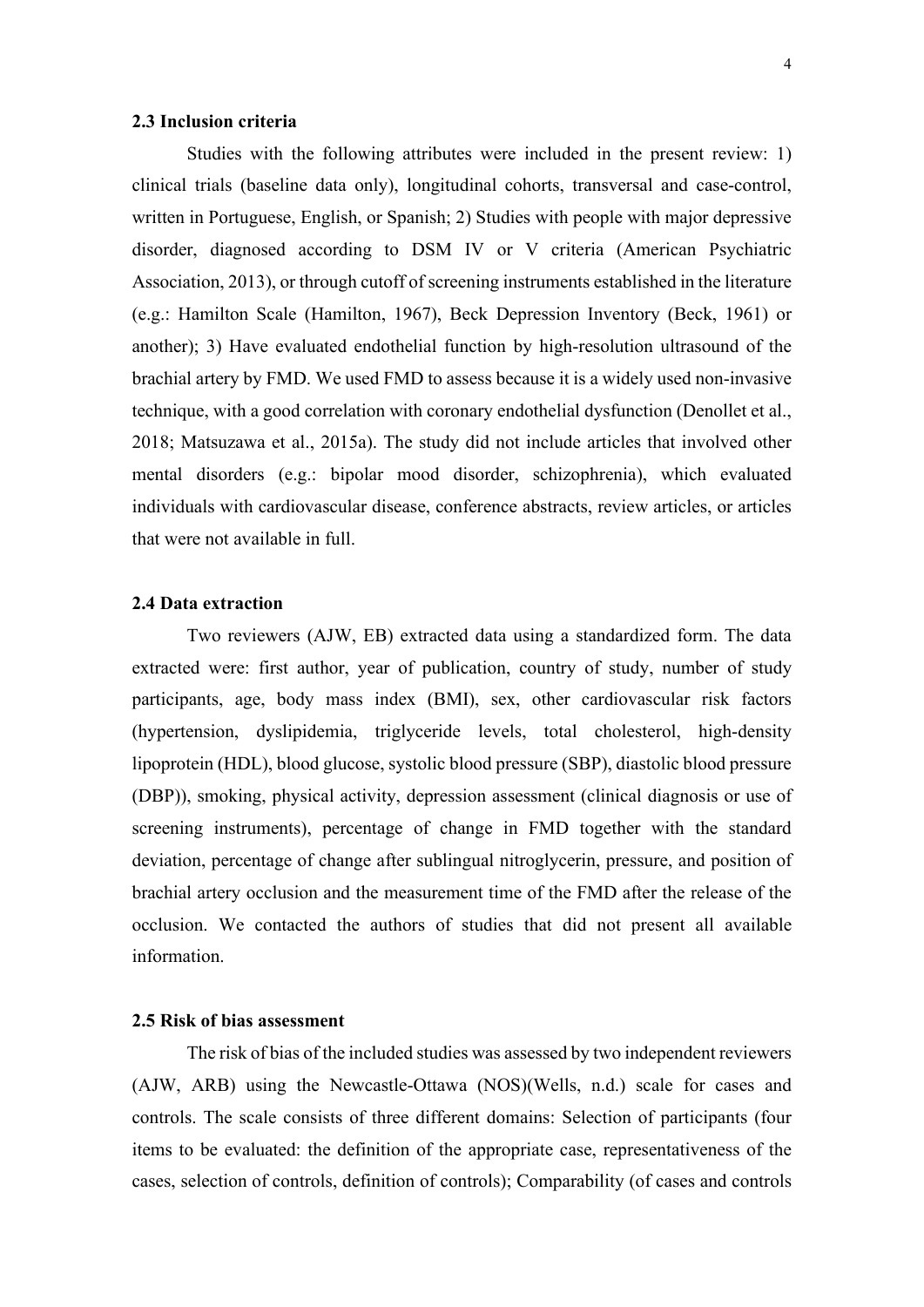based on the design or analysis); Exposure (two items to be assessed: determination of exposure and non-response rate). Each item in the participants' selection and outcome/exposure domains receives a point. The comparability domain can receive up to two points, with the maximum score on the scale being nine points (Wells, n.d.). Studies which obtained scores from zero to three were considered low quality, from four to six moderate quality, and from seven to nine points high quality, as used in other studies (Schuch et al., 2019).

#### **2.6 Meta-analysis**

Two comparative random effects meta-analysis, using the Dersimonian and Laird were performed. The first one comparing the mean differences and standard deviation of FMD, and the second one comparing the endothelium-independent vasodilation, of people with depression with non-depressed controls. For this, the mean difference (MD) and the 95% confidence interval were calculated. Heterogeneity was assessed using  $I^2$ statistics for each analysis. We considered heterogeneity higher than 50% as substantial heterogeneity (Higgins and Green, 2011). When significant, heterogeneity was explored through meta-regressions, and subgroup analyses. Meta-regressions included as potential moderators investigated: age, BMI, percentage of men, percentage of smokers, triglyceride levels, total cholesterol, HDL, blood glucose, SBP, and DBP. Potential moderators were chosen based on previous studies (Matsuzawa et al., 2015b; Sprung et al., 2013). Subgroup analyses investigating the method of assessing depressive disorder (clinical diagnosis or screening instrument), the position and pressure of brachial artery occlusion, and the measurement time of the FMD were performed. The presence of publication bias was investigated with the Begg-Mazundar Kendall (Begg and Mazumdar, 1994), and the Egger tests (Egger et al., 1997). When tests indicate the presence of publication bias, the Duval and Tweedie (Duval and Tweedie, 2000) trim and fill technique was applied to correct the bias and recalculate the new effect. The N failsafe test (Rosenberg, 2005) was applied to estimate how many studies would be needed to make the effect non-significant. Analyses were performed using Comprehensive Meta-Analysis version 3.0.**,** by two reviewers (FBS, AJW).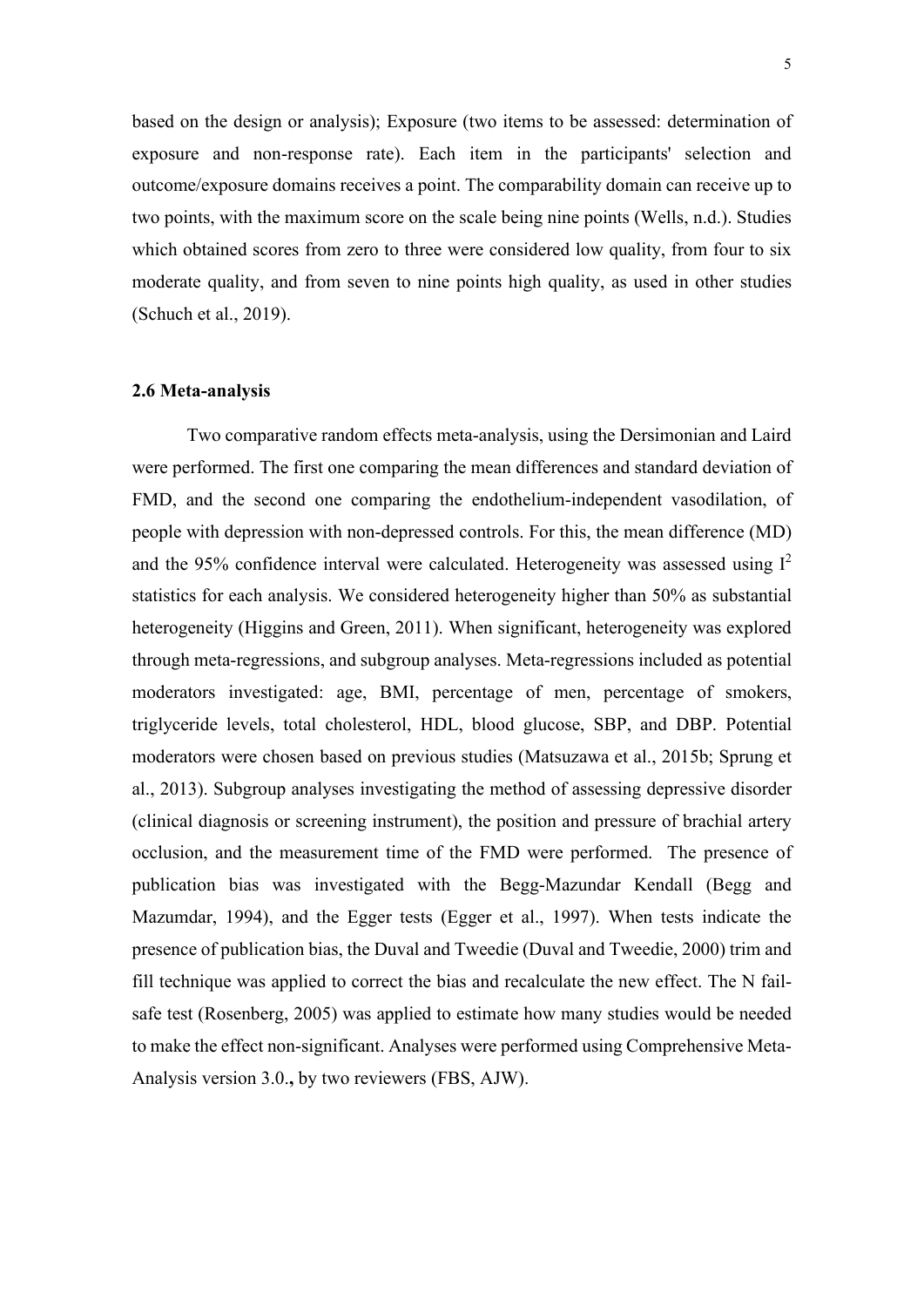# **3. Results**

### **3.1 Search results**

The initial search resulted in 5,484 publications and, after removing the duplicates, 4,496 titles and abstracts were analyzed. In the next stage, 68 studies were read in full and of these, 60 were excluded, leaving eight studies that met the inclusion criteria of the present review for analysis. The manual search in the references of the eight studies (Broadley et al., 2002; Broadley et al., 2006; Chen et al., 2011; García et al., 2011; Pizzi et al., 2008; Rajagopalan et al., 2001; van Sloten et al., 2014; Zhuo et al., 2011) included and in other reviews on the topic resulted in the eligibility of one more study (Taylor et al., 2006), leaving nine included studies, as shown in figure 1.

We included a total of 1,367 participants (379 depressed and 988 controls) from 9 unique studies. The participants median age was of 39.8 years, with a median of 44.9% men. In four studies (Broadley et al., 2002; Broadley et al., 2006; García et al., 2011; Rajagopalan et al., 2001) the diagnosis of depression was made using diagnostic interviews while five (Chen et al., 2011; Pizzi et al., 2008; van Sloten et al., 2014; Taylor et al., 2006) used screening questionnaires. The FMD assessment protocol varied between the studies included in this review. Further details of included studies are given in table 1. Of the nine studies included, five were considered moderate quality (Chen et al., 2011; Rajagopalan et al., 2001; van Sloten et al., 2014; Zhuo et al., 2011; Taylor et al., 2006) and four high quality (Broadley et al., 2002; Broadley et al., 2006; García et al., 2011; Pizzi et al., 2008). The average of the NOS scale was 6.11.

# **3.2 Endothelial dysfunction in people with depression versus controls**

People with depression have impaired FMD when compared to controls, with a 1.9% (95%CI -3.12 to -0.72) less dilation (figure 2A). The Begg-Mazumdar Kendall test (Tau=-0.14, p=0.60) did not identify publication bias, however, the Egger test did (intercept=-2.64, p=0.04). The Duval and Tweedie technique corrected the funnel plot and estimated that two studies were missing (MD=-1.48,  $95\%CI = -2.62$  to  $-0.33$ ). The fail-safe N test demonstrated that 129 studies with negative results would be needed to make the difference insignificant.

The summary of the seven studies that evaluated endothelium-independent vasodilation demonstrated that there is no difference between people with depression and controls (MD=-0.69, 95%CI -1.79 to -0.41, *P*<.218, I<sup>2</sup>=61.53; figure 2B).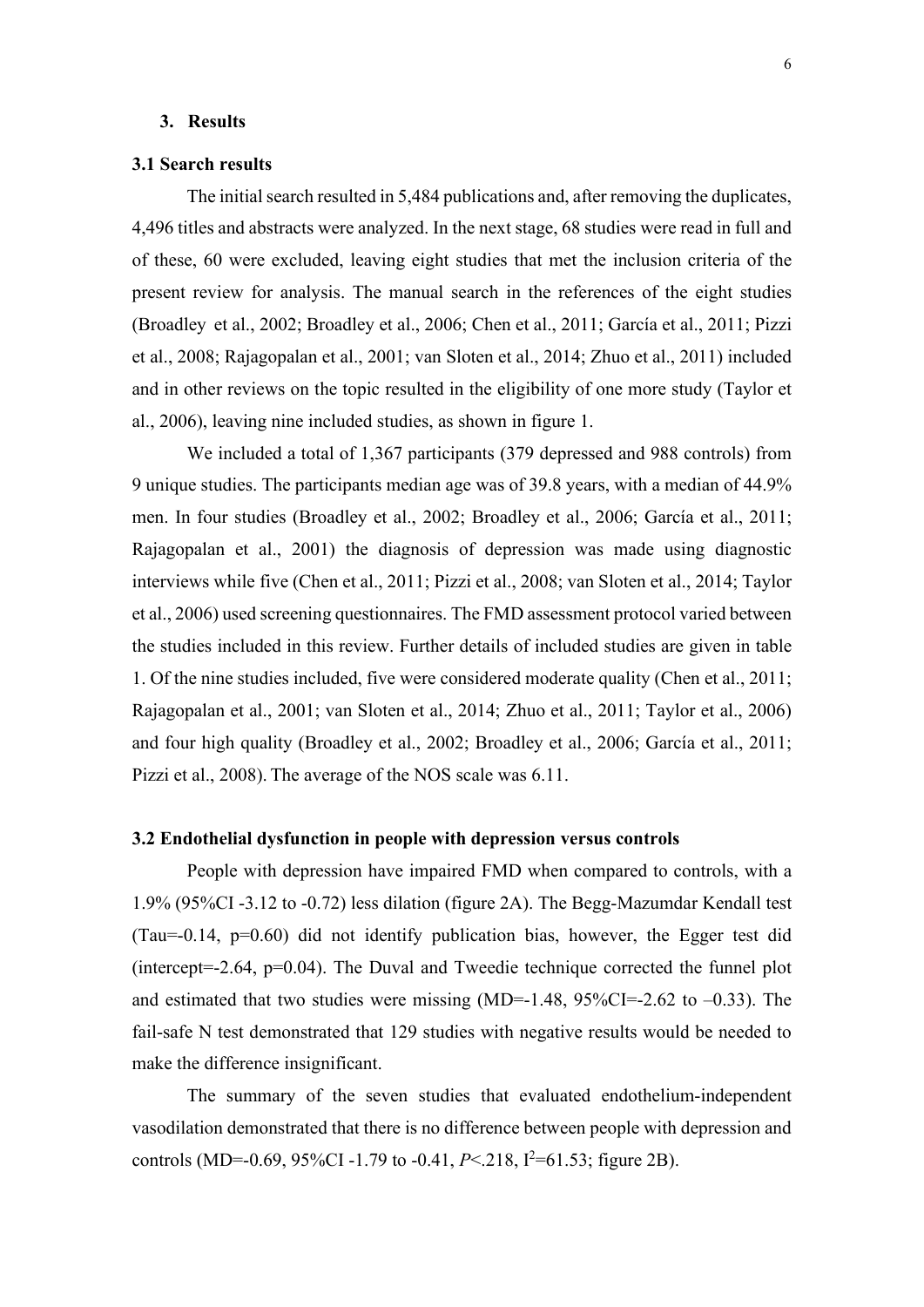### **3.3 Moderators of endothelial dysfunction in people with depression**

Age, BMI, percentage of men, percentage of smokers, triglyceride levels, total cholesterol, HDL, blood glucose, SBP and DBP were investigated, through metaregressions, as potential moderators of endothelial function in people with depression. We have not found sufficient data to explore the role of physical activity as a mediator. HDL levels explained 45% (MD=-0.408, 95%CI=-0.776 to -0.040, *P*=.029) of the difference found between depressed and controls, with a negative association, in which higher levels of HDL were associated with worse endothelial function (table 2).

Subgroup analyses revealed that people who had their depression confirmed through diagnostic instruments showed larger impairment in endothelial function with 3% (95%CI -5.415 to -1.264) less dilation. People with depressive symptoms showed no difference in FMD when compared to controls. Also, in the studies that evaluated FMD in the first minute after the release of the occlusion, there was a difference (MD=-3.090, 95%CI -4.777 to -1.404) between depressed and controls. There is a difference in endothelial function when using the occlusion position in the distal forearm (MD=-4.390, 95%CI -6.607 to -2.172), and when using an occlusion pressure between 250 and 300 mmHg (MD=-2.445, 95%CI -4.274 to -0.616) (table 3).

### **4. Discussion**

The present meta-analysis demonstrates that people with depression have an impaired endothelial function assessed by FMD compared to controls. High heterogeneity was found between the studies, which was explored by meta-regressions and subgroup analyses. The FMD of people diagnosed with clinical depression (established by diagnostic instruments) is significantly different from people without depression. In contrast, people with elevated levels of depressive symptoms as assessed with screening instruments but with no clinical diagnosis have no different endothelial function compared to controls.

We found that people with depression had a 1.4% lower dilating response when compared to controls. Our findings corroborate the direction of previous studies demonstrating a link between depression and endothelial dysfunction (Cooper et al., 2011; Wu et al., 2018), however, in previous studies, individuals with a history of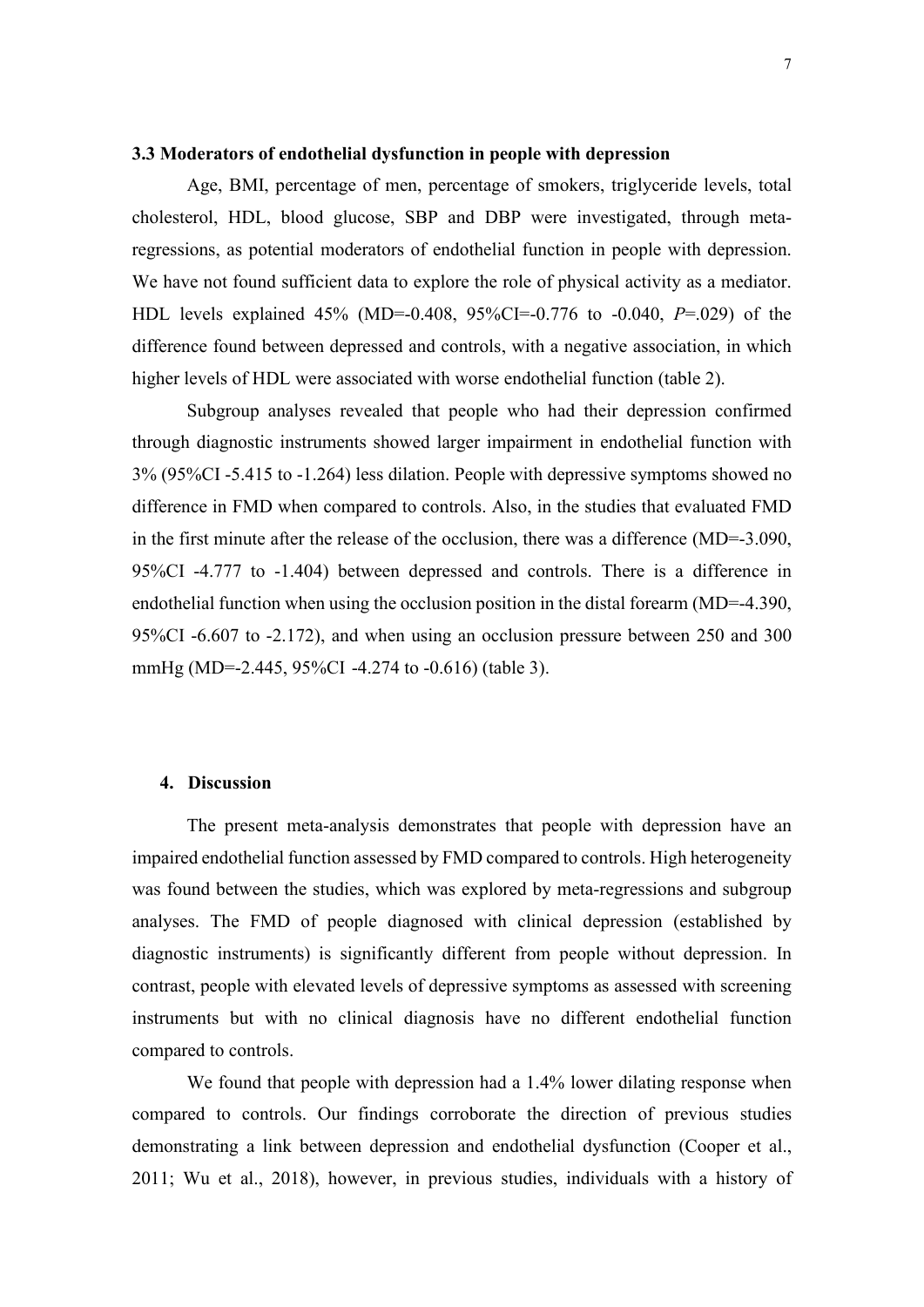depression, but free from depression at the moment of the assessment, and with cardiovascular diseases were included. The inclusion of these studies might lead to imprecisions on the estimate since, for example, in the study of Wagner et al. (2006), the time since the last episode was 10 years before FMD assessments. Once it is expected that depression is associated with FMD, the inclusion of this study may underestimate the difference between those with depression and controls. On the other hand, the inclusion of studies in which the participants had comorbid cardiovascular diseases might result in an exacerbated difference since it is expected that people with cardiovascular diseases have altered FMD.

In the present study, we advanced the field showing that people with depressive symptoms, but not necessarily with clinical depression, might not have an impaired endothelial function, while people with clinical depression have a greater dysfunction, corresponding to 3% lower dilation. This can be associated with a 36% increase in the risk of developing cardiovascular disease, considering that a previous meta-analysis, when assessing the prognostic value of FMD as a predictor of cardiovascular outcomes, found that the adjusted relative risk for cardiovascular outcomes for every 1% increase in FMD was 0.88 (95% CI 0.84 – 0.91) (Matsuzawa et al., 2015b). In other words, a reduction of 1% in FMD is associated with a 12% increase in the risk of developing cardiovascular diseases (Matsuzawa et al., 2015b).

There might be several underlying mechanisms related the impaired endothelial function in people with depression. First, people with depression have a higher risk for dyslipidemia and obesity and both dyslipidemia and obesity are associated with a higher risk for atheromatous lesions or atheromas in arterial walls (Polanka et al., 2018). This is supported by our meta-regressions showing an inverse association between HDL and endothelial function, in which higher levels of HDL were associated with worse endothelial function. The protective effects of HDL on blood vessels are well-established in the literature and include stimulating the release of nitric oxide, reducing the inflammatory response and stimulating endothelial repair, however, the protective effects of HDL seem to be limited in people with diabetes, metabolic syndrome, and coronary artery disease (Takaeko et al., 2019). Second, people with depression present a proinflammatory state, with increased levels of pro-inflammatory cytokines, adhesion molecules, and circulating acute phase proteins, which, in turn, contributes to the malfunction of several neurotransmitters and hormonal systems, resulting in inflammatory diseases (Gazal et al., 2015). Another possible explanation for the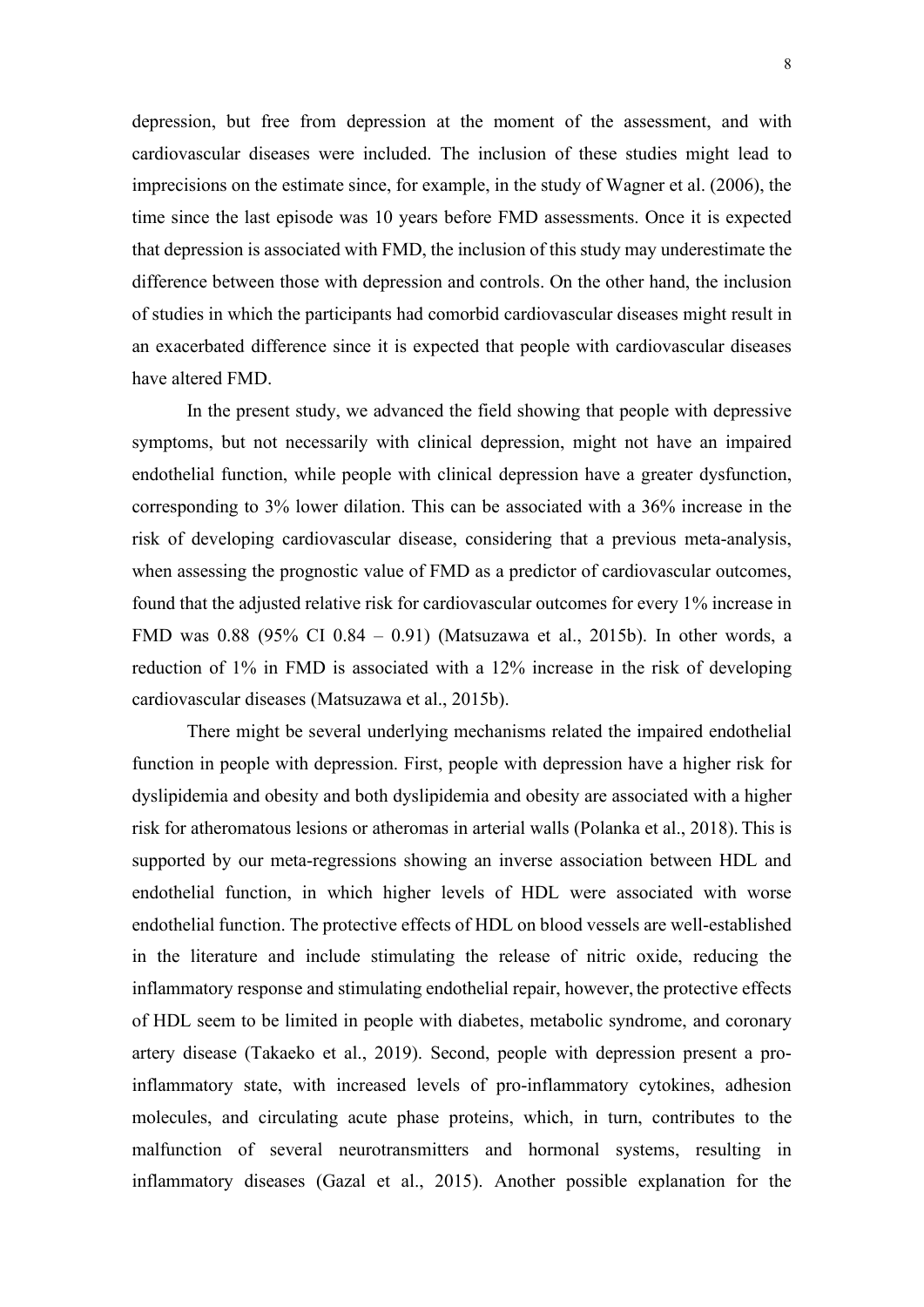difference between people with depression and controls may be a difference in lifestyle habits and health behaviors, as people with depression tend to have a worse lifestyle, with poor eating habits, smoking, obesity, excessive alcohol consumption (Rahe et al., 2016) and lower levels of physical activity and fitness (Schuch et al., 2017; Schuch et al., 2019). Finally, this increased risk may be due to non-adherence to pharmacological treatment for existing cardiovascular risk conditions (Polanka et al., 2018). Importantly, the treatment of depression with antidepressants and the practice of physical exercises collaborate to improve depressive symptoms and the endothelial function of people with depression (Blumenthal et al., 2012; Pizzi et al., 2009).

In the present study, we have found that the magnitude of the FMD varies according to the technique used. In our subgroup analyzes, there is a difference in the endothelial function of depressed people when compared to controls when the FMD measurement is performed in the first minute after the release of the occlusion and no difference when the assessment is performed in other moments (30s, 45s, and others). The use of the one-minute time to estimate the peak FMD has been considered for many years. However, it is known that this time interval can underestimate the peak of dilation and it is recommended that obtaining the FMD be performed with a continuous examination of the diameter brachial artery up to 180 s after the occlusion is released (Thijssen et al., 2019). Also, there was a difference in endothelial function between depressed and controls when the brachial artery occlusion was performed in the distal portion of the forearm, which was not observed when the occlusion was performed in the proximal portion of the forearm or the forearm without specifying the portion, suggesting that the occlusion position can influence the magnitude, duration, and nature of the dilating response. This is in line with previous studies that show that the use of proximal occlusion can collapse the artery leading to an inaccurate assessment; also, in this location (proximal), the dilating response can be mediated by substances other than nitric oxide (Thijssen et al., 2019). Lastly, there was a difference in the endothelial function of depressed and controls with the use of occlusion pressure between 250 and 300 mmHg. Despite the widespread use of occlusion pressure between 200 and 300 mmHg, it is recommended that an occlusion pressure greater than 50 mmHg be used above SBP so that arterial inflow does not occur (Thijssen et al., 2019).

Our data did not identify differences in endothelium-independent vasodilation in people with depression when compared to controls. Thus, the impaired independent endothelial response may reflect functional changes in smooth muscle cells or structural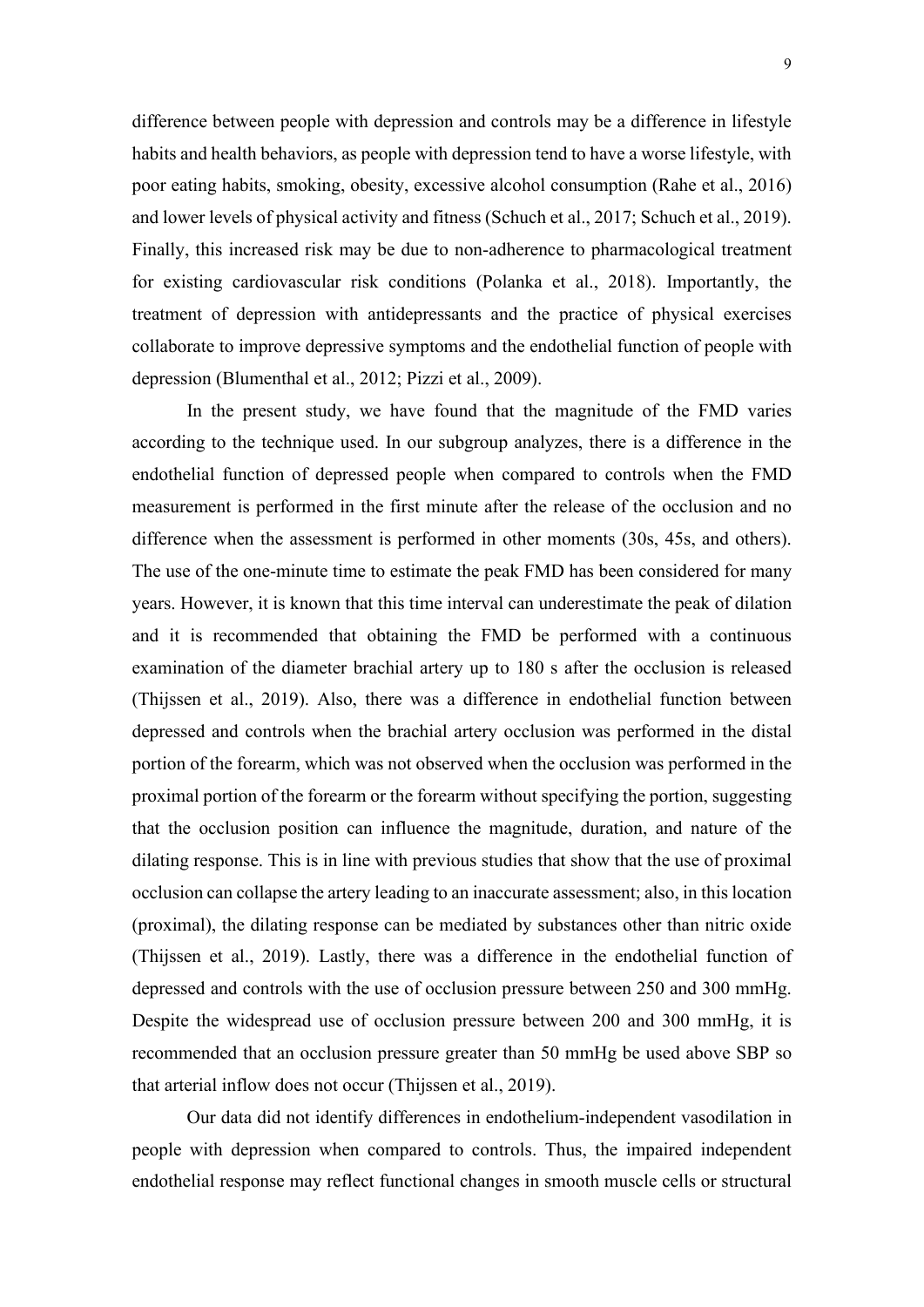changes in blood vessels, causing impairments in the dilation of these vessels, which may be related to the increased development of atherosclerosis and consequently the increase in cardiovascular risk (Maruhashi et al., 2018).

Endothelial damage that results in impaired endothelial function is one of the first changes found in atherosclerosis (Narita et al., 2007). In a study by Broadley et al. (2002), endothelium-independent vasodilation was normal in people with depression compared to controls, while the dependent endothelial response was altered. It is possible that the reduction in FMD, without impairing vascular smooth muscle function, is consistent with an early stage of atherosclerosis in individuals with depression (Narita et al., 2007). This impairment of FMD, as an early marker and subclinical evaluation of cardiovascular disease, may be a predictor risk factor even in the absence of a diagnosis of heart disease (Shechter et al., 2014).

# **Limitations**

The current findings need to be interpreted in light of some limitations. First, the small number of studies included and the variability in the amount of information available in each study made it impossible to explore heterogeneity in more detail. It was, for example, not possible to assess how much the chronicity and severity of depression are related to endothelial function. Also, it was also not possible to explore how lifestyle factors and the use of antidepressant medications are related to endothelial function in people with depression. For example, information on the use of antidepressant drugs was quite heterogeneous. In studies in which the participants had depressive symptoms  $(N=5)$ , two studies reported that the participants used antidepressants. However, without informing which type of medication (tricyclics or selective serotonin reuptake inhibitors or other) was used, and in the others three of them, the participants did not use antidepressant medication  $(N=1)$  or not informed if participants were taking or not  $(N=2)$ . In the studies in which the participants were diagnosed with depression  $(N=4)$ , in three of them, the individuals did not use antidepressant medications and, in the study in which they used it, different types of medications were used. Second, due to the design of the (cross-sectional) studies, it was not possible to establish causality.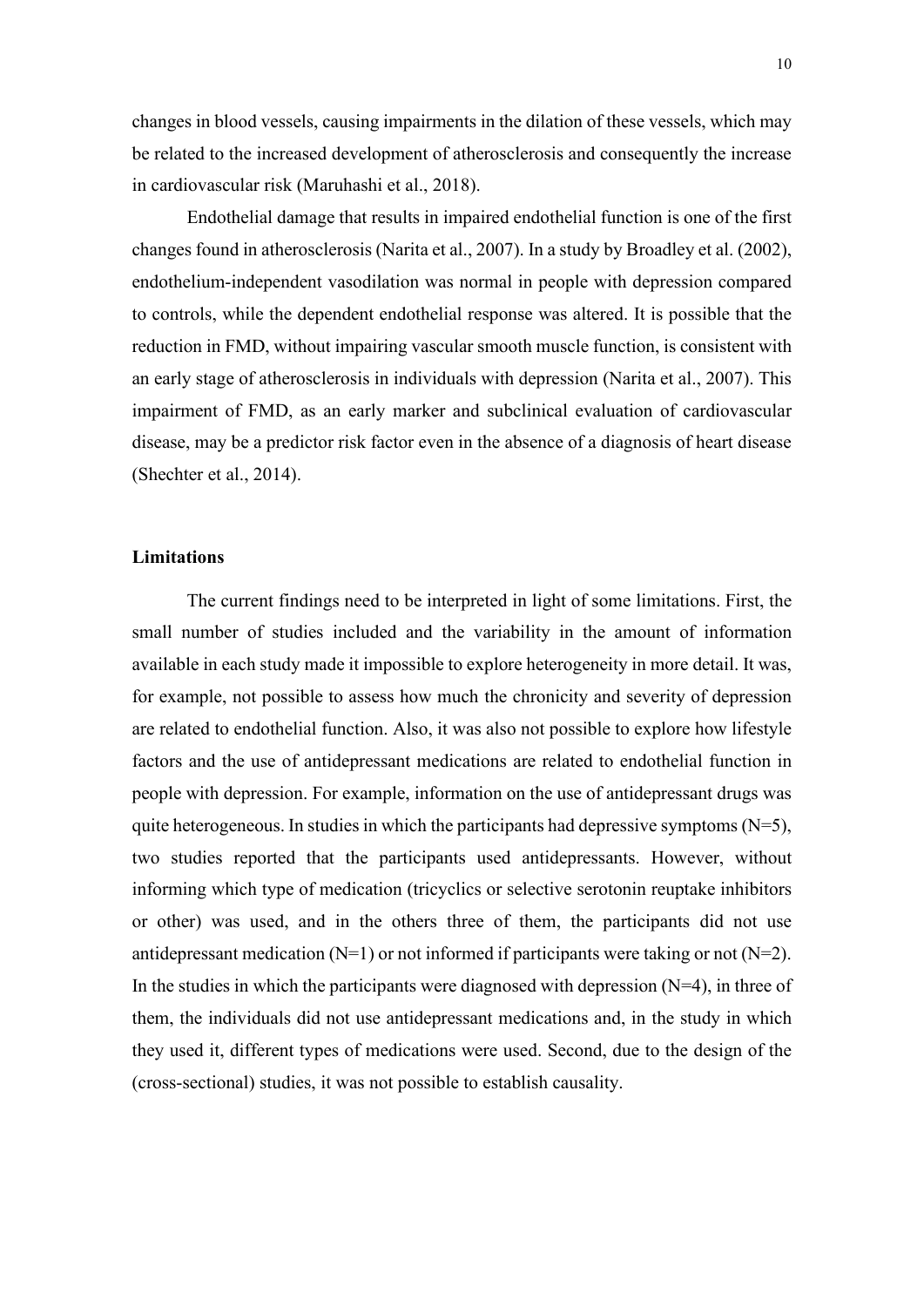# **Conclusions**

In conclusion, individuals with depression have endothelial dysfunction when compared to controls without depression. The mechanisms responsible for this change are uncertain. Our findings may have clinical implications, as they suggest the consideration of the need to implement endothelial function assessment to potentially prevent cardiovascular diseases in people with depression.

# **Acknowledgment**

We are grateful to the authors who kindly provided us with additional data or information from their studies: Ronald G. García (Department of Psychiatry, Massachusetts General Hospital) and Thomas van Sloten (Maastricht University Medical Centre). We are grateful for the contribution of Ariadine R. Barbosa in the evaluation of the quality of the studies.

# **References**

- American Psychiatric Association, 2013. The Diagnostic and Statistical Manual of Mental Disorders: DSM-5. American Psychiatric Publishing, Arlington, VA.
- Beck, A., 1961. An Inventory for Measuring Depression. Archives Of General Psychiatry, 4 (6), 561. doi: 10.1001/archpsyc.1961.01710120031004.
- Begg, C., Mazumdar, M., 1994. Operating Characteristics of a Rank Correlation Test for Publication Bias. Biometrics. 50 (4), 1088. doi: 10.2307/2533446.7
- Blumenthal, J., Sherwood, A., Babyak, A., Watkins, L., Smith, P., Hoffman, B. et al. 2012. Exercise and pharmacological treatment of depressive symptoms in patients with coronary heart disease: results from the UPBEAT (Understanding the Prognostic Benefits of Exercise and Antidepressant Therapy) study. J Am Coll Cardiol. 60 (12), 1053-63. doi: 10.1016/j.jacc.2012.04.040.
- Broadley, A., Korszun, A., Jones, C., Frenneaux, M., 2002. Arterial endothelial function is impaired in treated depression. Heart. 88 (5), 521-523. doi: 10.1136/heart.88.5.521.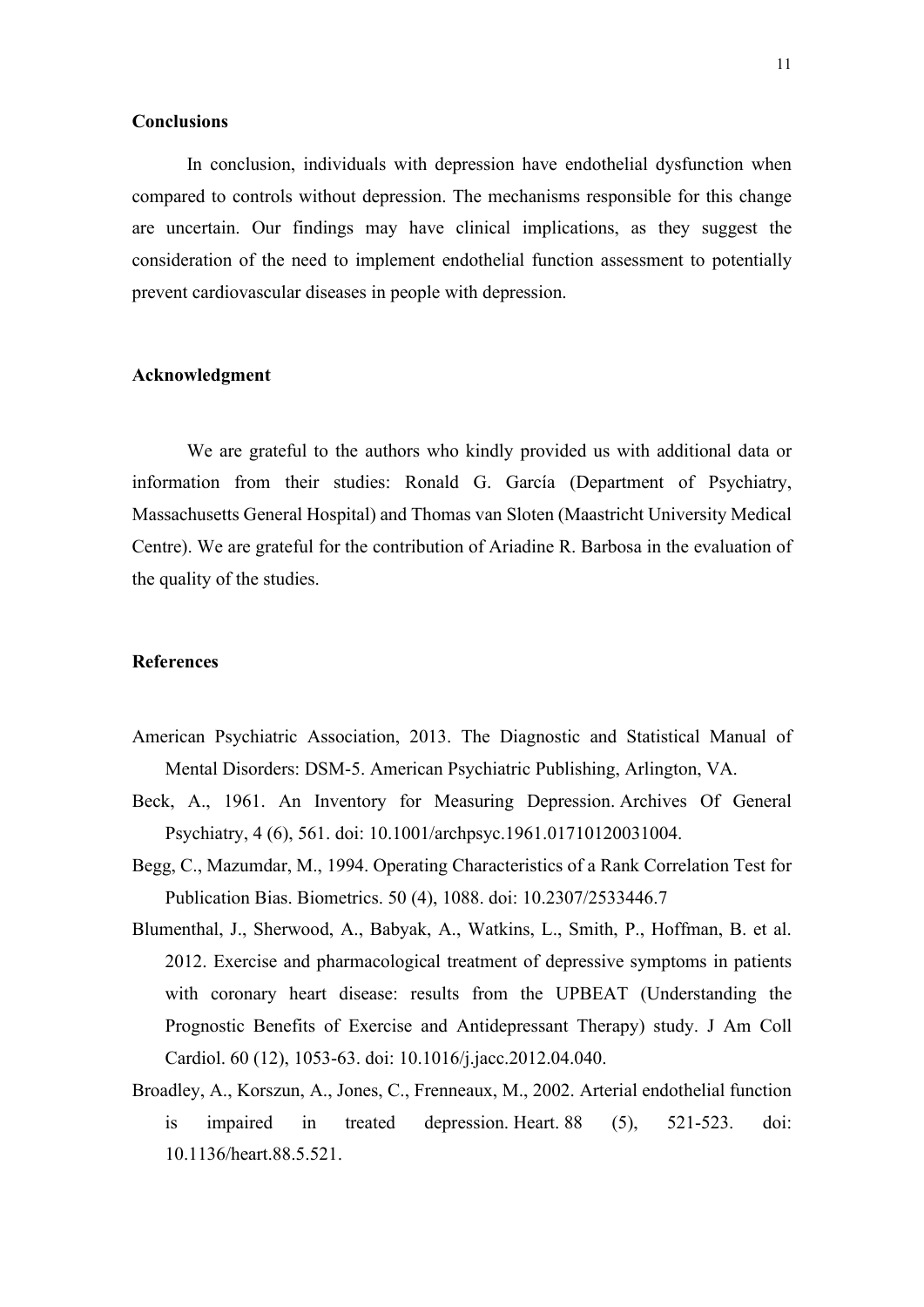- Broadley, A., Korszun, A., Abdelaal, E., Moskvina, V., Deanfield, J., Jones, C., Frenneaux, M., 2006. Metyrapone Improves Endothelial Dysfunction in Patients With Treated Depression. Journal Of The American College Of Cardiology. 48 (1), 170-175. doi: 10.1016/j.jacc.2005.12.078.
- Chen, H., Yiu, K., Tse, H., 2011. Relationships between vascular dysfunction, circulating endothelial progenitor cells, and psychological status in healthy subjects. Depression And Anxiety. 28 (8), 719-727. doi: 10.1002/da.20839.
- Cooper, D., Tomfohr, L., Milic, M., Natarajan, L., Bardwell, W., Ziegler, M., Dimsdale, J., 2011. Depressed Mood and Flow-Mediated Dilation. Psychosomatic Medicine. 73 (5), 360-369. doi: 10.1097/psy.0b013e31821db79a.
- Correll, C., Solmi, M., Veronese, N., Bortolato, B., Rosson, S., Santonastaso, P., et al., 2017. Prevalence, incidence and mortality from cardiovascular disease in patients with pooled and specific severe mental illness: a large-scale meta-analysis of 3,211,768 patients and 113,383,368 controls. World Psychiatry. 16 (2), 163-180. doi: 10.1002/wps.20420.
- Daiber, A., Steven, S., Weber, A., Shuvaev, V., Muzykantov, V., Laher, I., et al., 2016. Targeting vascular (endothelial) dysfunction. British Journal Of Pharmacology.174 (12), 1591-1619. doi: 10.1111/bph.13517.
- Denollet, J., van Felius, R., Lodder, P., Mommersteeg, P., Goovaerts, I., Possemiers, N., et al., 2018. Predictive value of Type D personality for impaired endothelial function in patients with coronary artery disease. International Journal Of Cardiology. 259, 205-210. doi: 10.1016/j.ijcard.2018.02.064.
- Duval, S., Tweedie, R., 2000. Trim and Fill: A Simple Funnel-Plot-Based Method of Testing and Adjusting for Publication Bias in Meta-Analysis. Biometrics. 56 (2), 455-463. doi: 10.1111/j.0006-341x.2000.00455.x.
- Egger, M., Smith, G., Schneider, M., Minder, C., 1997. Bias in meta-analysis detected by a simple, graphical test. BMJ. 315 (7109), 629-634. doi: 10.1136/bmj.315.7109.629.
- Fu, C., Fan, Y., Davatzikos, C., 2019. Addressing heterogeneity (and homogeneity) in treatment mechanisms in depression and the potential to develop diagnostic and predictive biomarkers. Neuroimage: Clinical; 24, 101997. doi: 10.1016/j.nicl.2019.101997.
- García, R., Zarruk, J., Barrera, C., Pinzón, A., Trillos, E., Arenas, W., et al., 2011. Plasma Nitrate Levels and Flow-Mediated Vasodilation in Untreated Major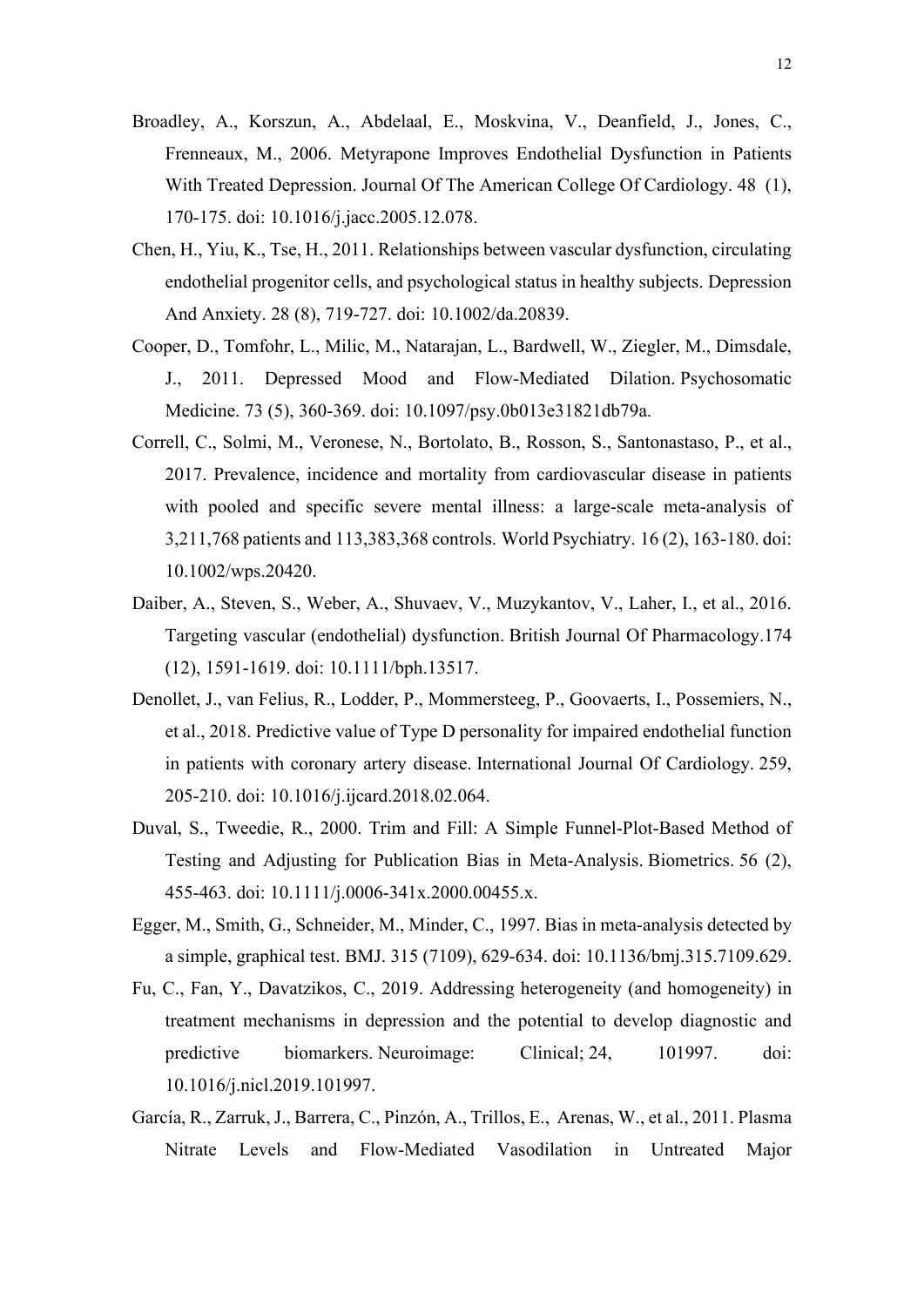Depression. Psychosomatic Medicine. 73 (4), 344-349. doi: 10.1097/psy.0b013e31821566cf.

- Gazal, M., Jansen, K., Souza, L., Oses, J., Magalhães, P., Pinheiro, R., et al., 2015. Association of interleukin-10 levels with age of onset and duration of illness in patients with major depressive disorder. Revista Brasileira De Psiquiatria. 37 (4), 296-302. doi: 10.1590/1516-4446-2014-1452.
- Hamilton, M., 1967. Development of a Rating Scale for Primary Depressive Illness. British Journal Of Social And Clinical Psychology. 6 (4), 278-296. doi: 10.1111/j.2044-8260.1967.tb00530.x.
- Higgins, J., Green S., 2011. Cochrane handbook for systematic reviews of interventions. Chichester: John Wiley & Sons.
- Kalkman, H., 2020. The Association Between Vascular Inflammation and Depressive Disorder. Causality, Biomarkers and Targeted Treatment. Pharmaceuticals. 13 (5), 92. doi: 10.3390/ph13050092.
- Liberati, A., Altman, D., Tetzlaff, J., Mulrow, C., Gøtzsche, P., Ioannidis, J., et al., 2009. The PRISMA Statement for Reporting Systematic Reviews and Meta-Analyses of Studies That Evaluate Health Care Interventions: Explanation and Elaboration. Plos Medicine. 6 (7), e1000100. doi: 10.1371/journal.pmed.1000100.
- Maruhashi, T., Iwamoto, Y., Kajikawa, M., Oda, N., Kishimoto, S., Matsui, S., et al., 2018. Interrelationships Among Flow‐Mediated Vasodilation, Nitroglycerine‐ Induced Vasodilation, Baseline Brachial Artery Diameter, Hyperemic Shear Stress, and Cardiovascular Risk Factors. Journal Of The American Heart Association. 7 (1). doi: 10.1161/jaha.117.006797.
- Matsuzawa, Y., Guddeti, R., Kwon, T., Lerman, L., Lerman, A., 2015a. Secondary Prevention Strategy of Cardiovascular Disease Using Endothelial Function Testing. Circulation Journal. 79 (4), 685-694. doi: 10.1253/circj.cj-15-0068.
- Matsuzawa, Y., Kwon, T., Lennon, R., Lerman, L., Lerman, A., 2015b. Prognostic Value of Flow‐Mediated Vasodilation in Brachial Artery and Fingertip Artery for Cardiovascular Events: A Systematic Review and Meta‐Analysis. Journal Of The American Heart Association. 4 (11). doi: 10.1161/jaha.115.002270.
- Narita, K., Murata, T., Hamada, T., Takahashi, T., Omori, M., Suganuma, N., et al., 2007. Interactions among higher trait anxiety, sympathetic activity, and endothelial function in the elderly. Journal Of Psychiatric Research. 41 (5), 418-427. doi: 10.1016/j.jpsychires.2006.01.003.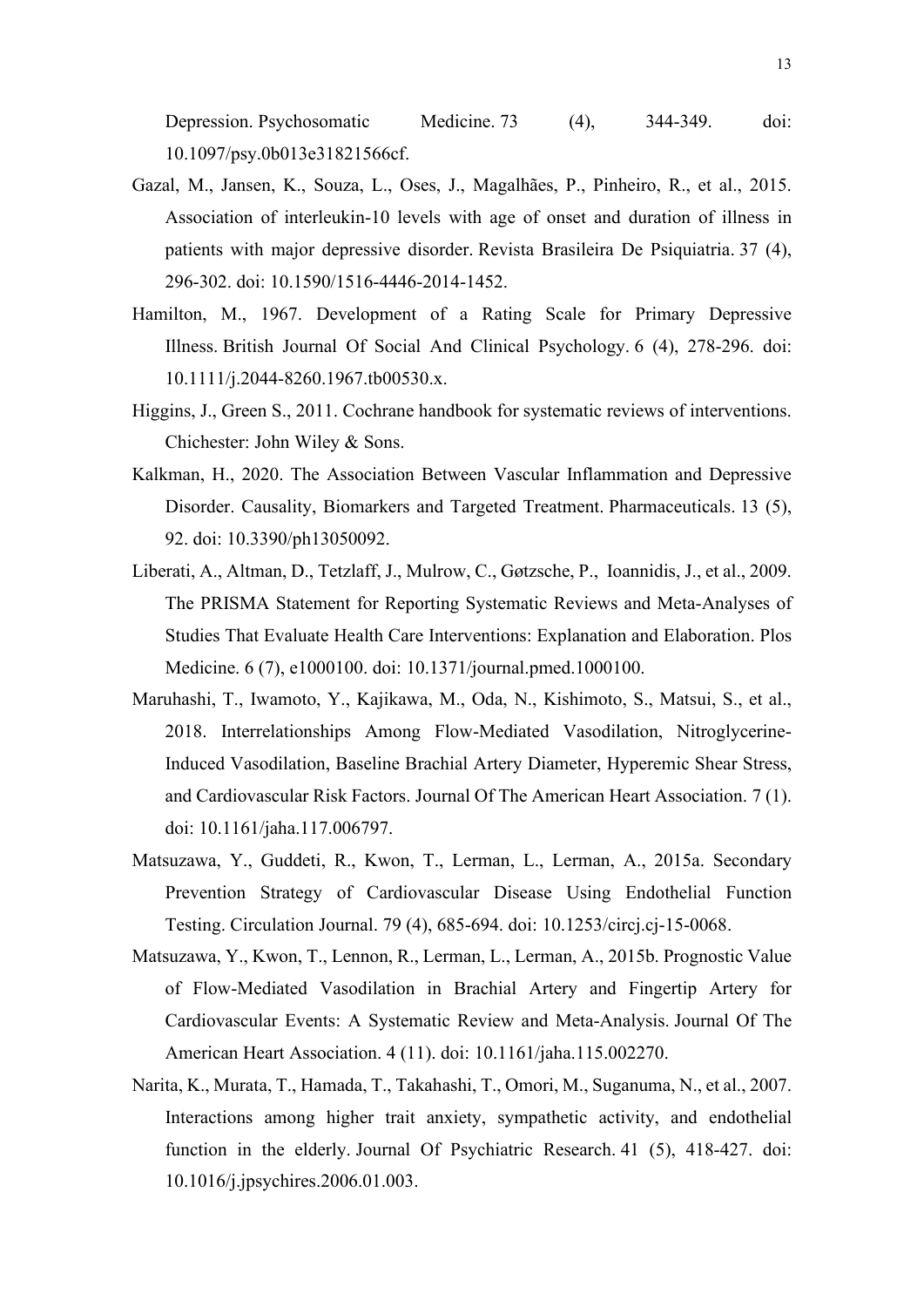- Pizzi, C., Manzoli, L., Mancini, S., Costa, G., 2008. Analysis of potential predictors of depression among coronary heart disease risk factors including heart rate variability, markers of inflammation, and endothelial function. European Heart Journal. 29 (9), 1110-1117. doi: 10.1093/eurheartj/ehn137.
- Pizzi, C., Mancini, S., Angeloni, L., Fontana, F., Manzoli, L., Costa, G. 2009. Effects of Selective Serotonin Reuptake Inhibitor Therapy on Endothelial Function and Inflammatory Markers in Patients With Coronary Heart Disease. Clinical Pharmacology & Therapeutics. 86 (5), 527-532. doi: 10.1038/clpt.2009.121.
- Polanka, B., Berntson, J., Vrany, E., Stewart, J., 2018. Are Cardiovascular Risk Factors Stronger Predictors of Incident Cardiovascular Disease in U.S. Adults With Versus Without a History of Clinical Depression?. Annals Of Behavioral Medicine. 52 (12), 1036-1045. doi: 10.1093/abm/kay007.
- Rahe, C., Khil, L., Wellmann, J., Baune, B., Arolt, V., Berger, K., 2016. Impact of major depressive disorder, distinct subtypes, and symptom severity on lifestyle in the BiDirect Study. Psychiatry Research. 245, 164-171. doi: 10.1016/j.psychres.2016.08.035.
- Rajagopalan, S., Brook, R., Rubenfire, M., Pitt, E., Young, E., Pitt, B., 2001. Abnormal brachial artery flow-mediated vasodilation in young adults with major depression. The American Journal Of Cardiology. 88 (2), 196-198. doi: 10.1016/s0002-9149(01)01623-x.
- Rosenberg, M., 2005. The file-drawer problem revisited: a general weighted method for calculating fail-safe numbers in meta-analysis. Evolution. 59 (2), 464-468. doi: 10.1111/j.0014-3820.2005.tb01004.x.
- Schuch, F., Stubbs, B., Meyer, J., Heissel, A., Zech, P., Vancampfort, D., Hiles, S., 2019. Physical activity protects from incident anxiety: A meta‐analysis of prospective cohort studies. Depression And Anxiety. 36 (9), 846-858. doi: 10.1002/da.22915.
- Schuch, F., Vancampfort, D., Firth, J., Rosenbaum, S., Ward, P., Reichert, T., et al., 2017. Physical activity and sedentary behavior in people with major depressive disorder: A systematic review and meta-analysis. Journal Of Affective Disorders. 225, 79. doi: 10.1016/j.jad.2017.08.001
- Shechter, M., Shechter, A., Koren-Morag, N., Feinberg, M., Hiersch, L., 2014. Usefulness of Brachial Artery Flow-Mediated Dilation to Predict Long-Term Cardiovascular Events in Subjects Without Heart Disease. The American Journal Of Cardiology. 113 (1), 162-167. doi: 10.1016/j.amjcard.2013.08.051.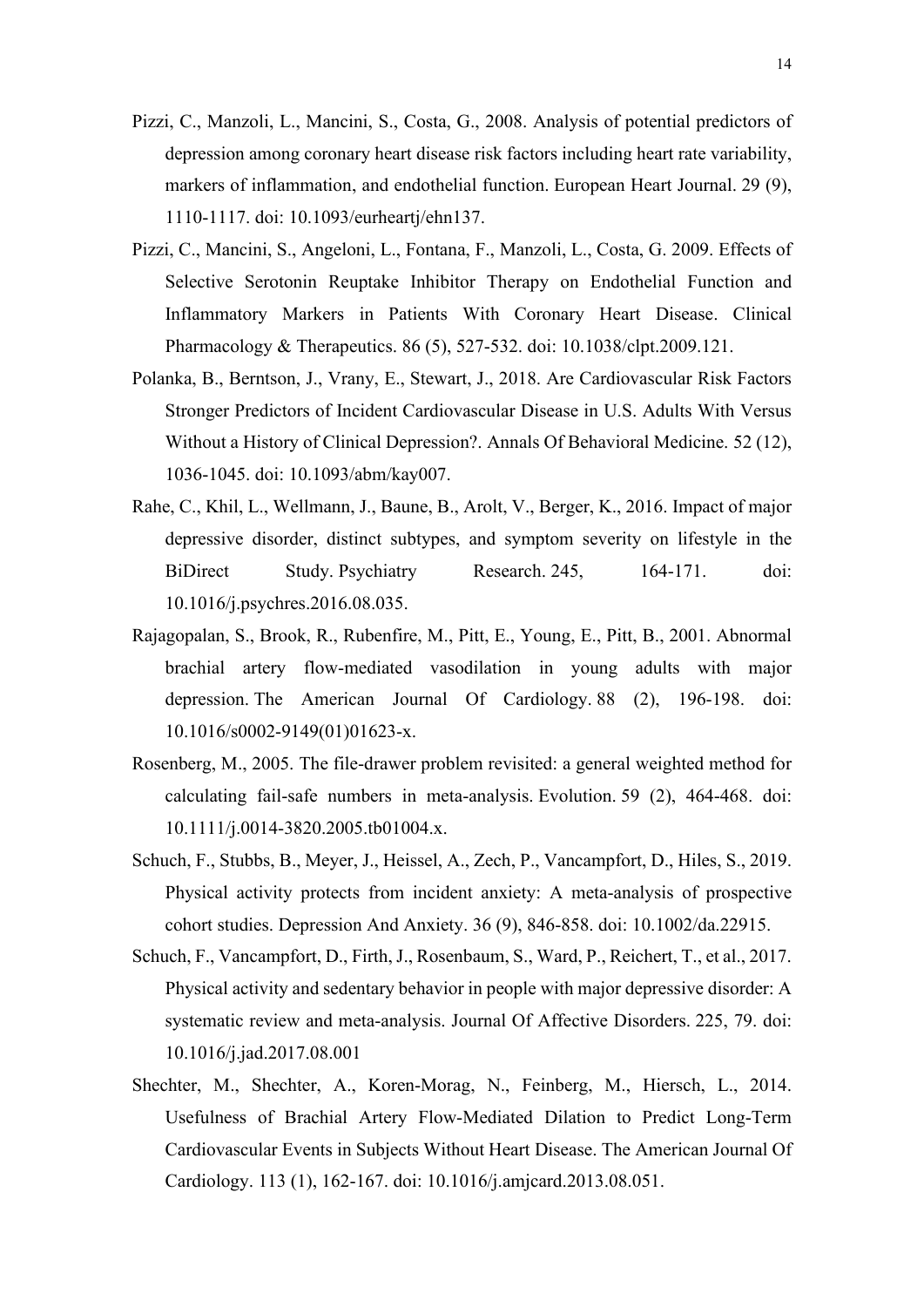- Sprung, V., Atkinson, G., Cuthbertson, D., Pugh, C., Aziz, N., Green, D., et al., 2013. Endothelial function measured using flow-mediated dilation in polycystic ovary syndrome: a meta-analysis of the observational studies. Clinical Endocrinology. 78 (3), 438-446. doi: 10.1111/j.1365-2265.2012.04490.x.
- Takaeko, Y., Matsui, S., Kajikawa, M., Maruhashi, T., Kishimoto, S., Hashimoto, H., et al., 2019. Association of extremely high levels of high-density lipoprotein cholesterol with endothelial dysfunction in men. Journal Of Clinical Lipidology. 13 (4), 664- 672.e1. doi: 10.1016/j.jacl.2019.06.004.
- Taylor, C., Conrad, A., Wilhelm, F., Neri, E., DeLorenzo, A., Kramer, M., et al., 2006. Psychophysiological and Cortisol Responses to Psychological Stress in Depressed and Nondepressed Older Men and Women With Elevated Cardiovascular Disease Risk. Psychosomatic Medicine. 68 (4), 538-546. doi: 10.1097/01.psy.0000222372.16274.92.
- Thijssen, D., Bruno, R., van Mil, A., Holder, S., Faita, F., Greyling, A., et al., 2019. Expert consensus and evidence-based recommendations for the assessment of flowmediated dilation in humans. European Heart Journal. 40 (30), 2534-2547. doi: 10.1093/eurheartj/ehz350.
- van Sloten, T., Schram, M., Adriaanse, M., Dekker, J., Nijpels, G., Teerlink, T., et al., 2014. Endothelial dysfunction is associated with a greater depressive symptom score in a general elderly population: the Hoorn Study. Psychological Medicine. 44 (7), 1403-1416. doi: 10.1017/s0033291713002043.
- Wagner, J., Tennen, H., Mansoor, G., Abbott, G., 2006. History of Major Depressive Disorder and Endothelial Function in Postmenopausal Women. Psychosomatic Medicine. 68 (1), 80-86. doi: 10.1097/01.psy.0000195868.68122.9e.
- World Health Organization, 2017. Depression and Other Common Mental Disorders. World Health Organization, Geneva, Switzerland.
- Wu, Y., Sun, D., Wang, B., Li, Y., Ma, Y., 2018. The relationship of depressive symptoms and functional and structural markers of subclinical atherosclerosis: A systematic review and meta-analysis. European Journal of Preventive Cardiology. 25 (7), 706- 716. doi: 10.1177/2047487318764158.
- Wells, G., Shea, B., O'Connell, D., Peterson, J., Welch, V., Losos, M., Tugwell, P. The Newcastle-Ottawa Scale (NOS) for assessing the quality of nonrandomised studies in meta-analyses. http://www.ohri.ca/programs/clinical\_epidemiology/oxford.asp (accessed March 30, 2020).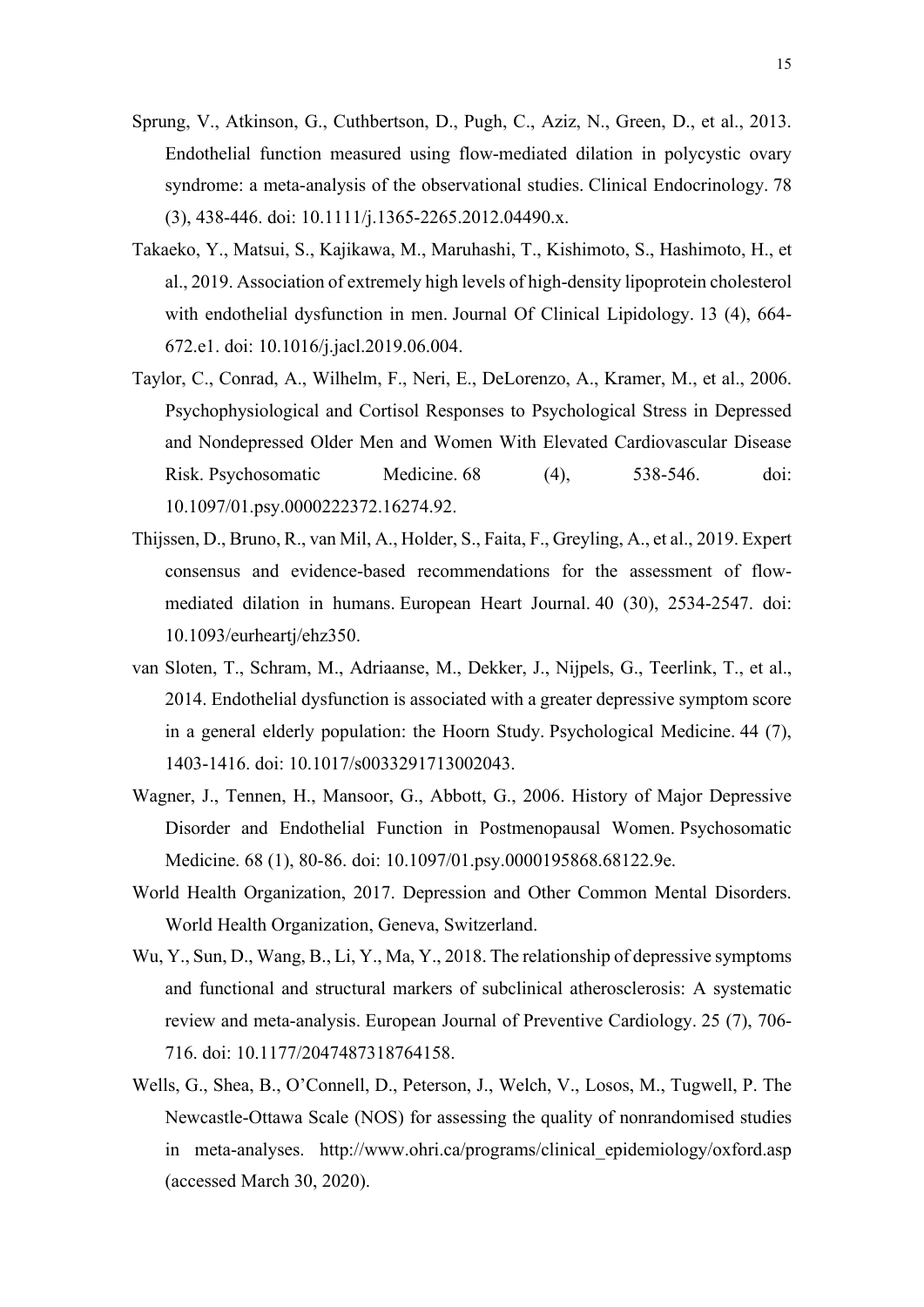Zhuo, C., Wang, Y., Tian, H., Wang, X., Chen, Y., Mao, F., 2011. Impairment of endothelial protection by ischemic postconditioning in patients with major depressive disorder. Canadian Journal of Physiology and Pharmacology. 89 (9), 647- 653. doi: 10.1139/y11-063.

**Tables**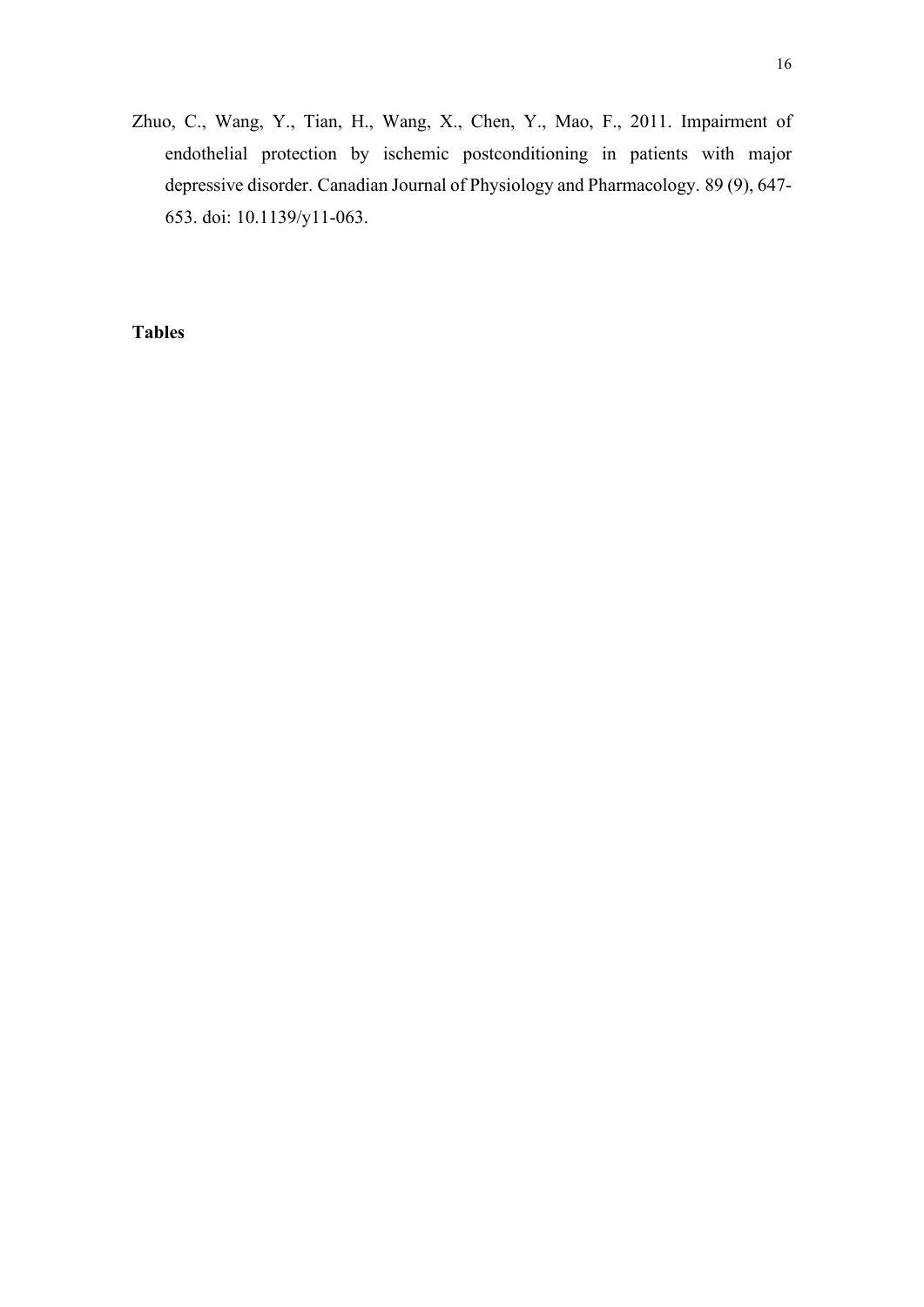| <b>Study</b>            | Country                        | Design                       | Sample size         |                        | $%$ of men   |                           | Mean age |          |                                                                                                     | Diagnosis/                             | <b>FMD</b> parameters |                       |                    |
|-------------------------|--------------------------------|------------------------------|---------------------|------------------------|--------------|---------------------------|----------|----------|-----------------------------------------------------------------------------------------------------|----------------------------------------|-----------------------|-----------------------|--------------------|
|                         |                                |                              | <b>Cases</b><br>(N) | <b>Controls</b><br>(N) | Cases<br>(%) | <b>Controls</b><br>$(\%)$ | Cases    | Controls | <b>Potential moderators</b>                                                                         | screening                              | Occlusion<br>position | Occlusion<br>pressure | <b>FMD</b><br>time |
| Broadley et<br>al. 2002 | United<br>Kingdom              | case-control                 | 12                  | 10                     | 50           | 80                        | 39       | 35       | BMI; Total cholesterol;<br>SBP; DBP                                                                 | Diagnosis<br>$(DSM-IV)$                | forearm<br>(distal)   | above<br><b>SBP</b>   | 60 s               |
| Broadley et<br>al. 2006 | England                        | randomized<br>clinical trial | 30                  | 36                     | 27           | 47                        | 40.1     | 39.5     | BMI; Triglycerides; Total<br>cholesterol; HDL; Blood<br>glucose; Percentage of<br>smokers; SBP; DBP | Diagnosis<br>$(DSM-IV)$<br>$+$ CID-10) | forearm<br>(distal)   | 250 a 300<br>mmHg     | 60 s               |
| Chen et al.<br>2011     | China                          | case-control                 | 41                  | 88                     | 46           | 40                        | 55       | 54       | BMI; Triglycerides; Total<br>cholesterol; HDL; Blood<br>glucose; Percentage of<br>smokers; SBP; DBP | Screening<br>(DASS 21)<br>$\geq$ 8)    | forearm               | $250$ mmHg            | 60 s               |
| Garcia et al.<br>2011   | Colombia                       | case-control                 | 50                  | 50                     | 32           | 32                        | 22.6     | 23.4     | BMI; Triglycerides; Total<br>cholesterol; HDL; Blood<br>glucose; Percentage of<br>smokers; SBP; DBP | Diagnosis<br>$(DSM-IV)$<br>$+$ Zung    | forearm<br>(proximal) | 300 mmHg              | 60 s               |
| Pizzi et al.<br>2008    | Italy                          | case-control                 | 96                  | 319                    | 49           | 51.7                      | 57.1     | 57.7     | BMI; Triglycerides; Total<br>cholesterol; HDL; Blood<br>glucose; Percentage of<br>smokers; SBP; DBP | Screening<br>$(BDI \ge 10)$            | forearm<br>(distal)   | $300$ mmHg            | De 10 a<br>120 s   |
|                         | (Table continues on next page) |                              |                     |                        |              |                           |          |          |                                                                                                     |                                        |                       |                       |                    |

**Table 1: Characterization of the studies and the FMD protocol**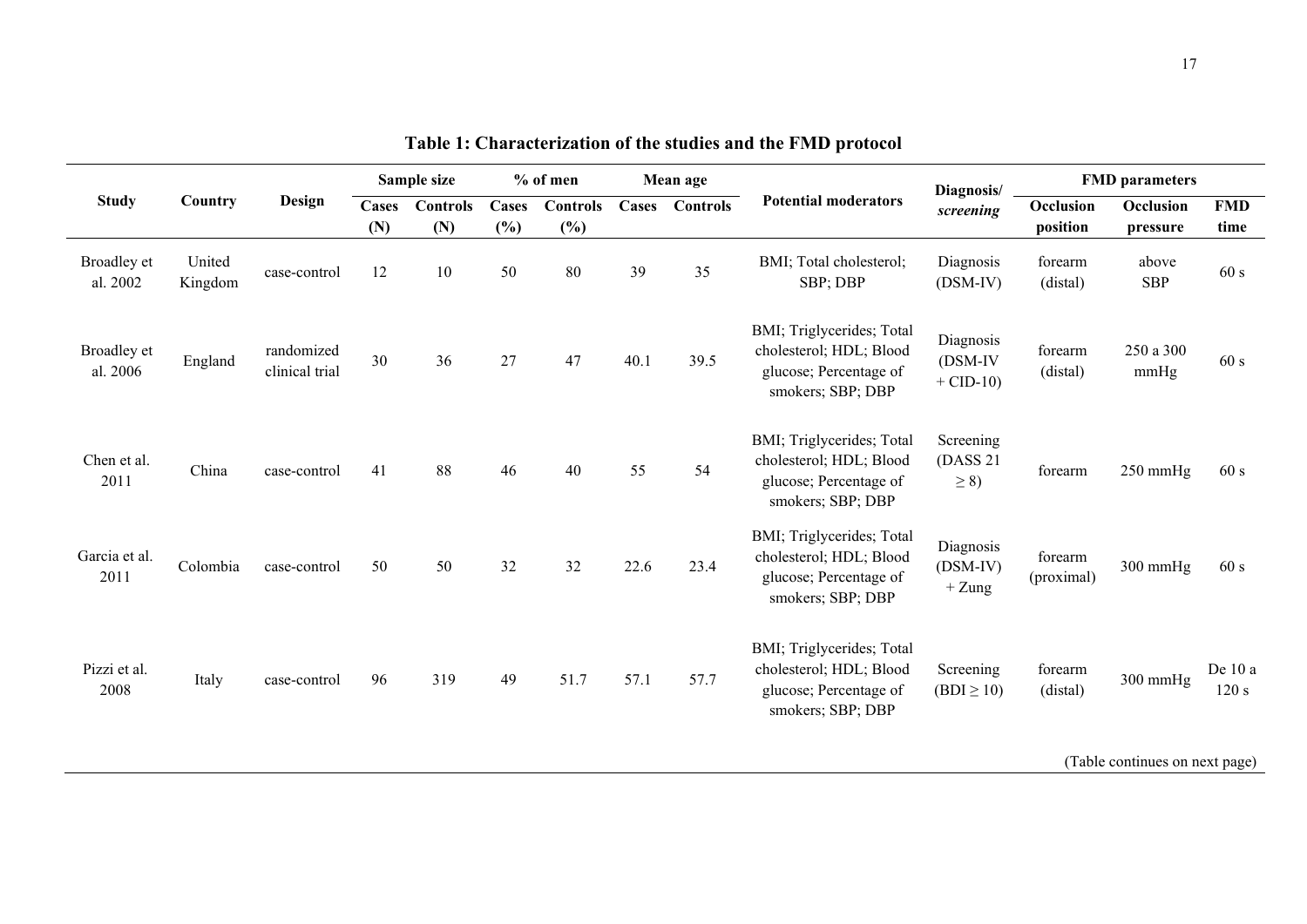|                                | Country    | <b>Design</b>       |              | Sample size            | $%$ of men             |                           | Mean age     |                 |                                                                                           |                                    | <b>FMD</b> parameters |                                 |                          |
|--------------------------------|------------|---------------------|--------------|------------------------|------------------------|---------------------------|--------------|-----------------|-------------------------------------------------------------------------------------------|------------------------------------|-----------------------|---------------------------------|--------------------------|
| <b>Study</b>                   |            |                     | Cases<br>(N) | <b>Controls</b><br>(N) | <b>Cases</b><br>$(\%)$ | <b>Controls</b><br>$(\%)$ | <b>Cases</b> | <b>Controls</b> | <b>Potential moderators</b>                                                               | Diagnosis/<br>screening            | Occlusion<br>position | Occlusion<br>pressure           | <b>FMD</b><br>time       |
| (Continued from previous page) |            |                     |              |                        |                        |                           |              |                 |                                                                                           |                                    |                       |                                 |                          |
| Rajagopalan<br>et al. 2001     | <b>EUA</b> | case-control        | 15           | 15                     | 27                     | 27                        | 29           | 31              | BMI; Triglycerides; HDL;<br>Percentage of smokers;<br>Blood glucose; SBP; DBP             | Diagnosis<br>$(DSM-IV)$            | forearm<br>(proximal) | $200$ mmHg                      | 60 s                     |
| Sloten et al.<br>2014          | Holanda    | Cross-<br>Sectional | 63           | 430                    | 38.1                   | 51.9                      | 71.1         | 69.2            | BMI; Triglycerides, Total<br>cholesterol; HDL;<br>Percentage of smokers;<br>SBP; DBP      | Screening<br>$(CES-D)$<br>16)      | forearm               | $100 \text{ mmHg}$<br>above SBP | 45, 90,<br>180e<br>300 s |
| Taylor et al.<br>2006          | <b>EUA</b> | case-control        | 48           | 20                     | 33                     | 60                        | 62.3         | 62.5            | BMI; Triglycerides; Total<br>cholesterol; HDL;<br>Percentage of smokers;<br>SBP; DBP      | Screening<br>$(BDI +$<br>Hamilton) | forearm               | 50 mmHg<br>above SBP            | 30, 45<br>e 60 s         |
| Zhuo et al.<br>2011            | China      | case-control        | 24           | 20                     | 62.5                   | 70                        | 31.6         | 27.8            | BMI; Triglycerides, Total<br>cholesterol; HDL; Blood<br>glucose; Percentage of<br>smokers | Screening<br>$(BDI +$<br>HDRS)     | forearm<br>(proximal) | $50 \text{ mmHg}$<br>above SBP  | 30 s a<br>120 s          |

Abbreviations: BMI: Body mass index; BDI: Beck Depression Inventory; CES-D: Center for Epidemiological Scale Depression; DBP: diastolic blood pressure; HDL: high density lipoprotein; HDRS: Hamilton Rating Scale for Depression; SBP: systolic blood pressure.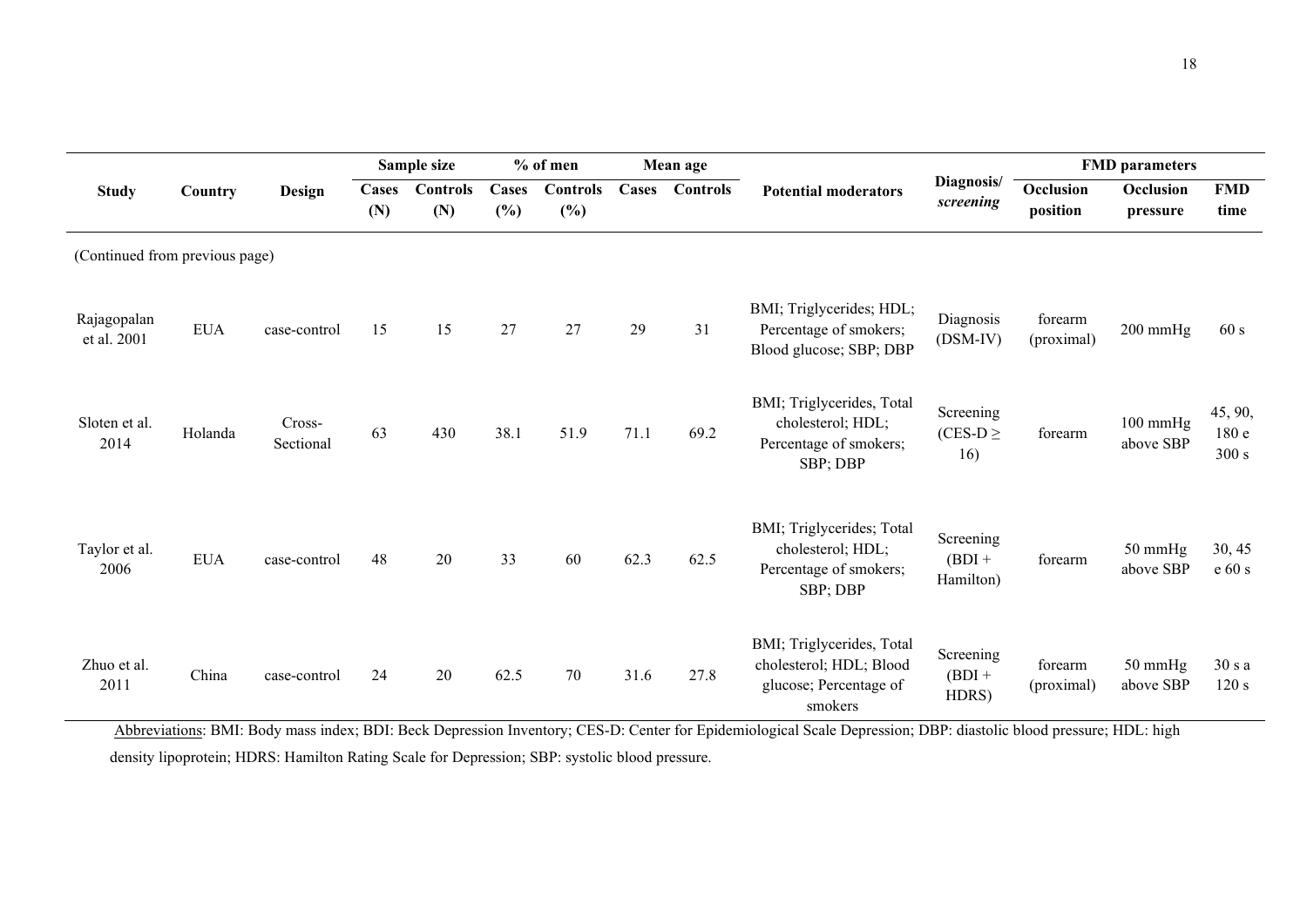| <b>Moderator</b>     | N | <b>Beta coefficient</b> | CI 95%               | $P$ value | $\mathbb{R}^2$ |  |
|----------------------|---|-------------------------|----------------------|-----------|----------------|--|
| Age                  | 9 | 0.007                   | $-0.108$ to $0.123$  | .900      | 0.00           |  |
| $%$ men              | 9 | $-0.013$                | $-0.135$ to $0.109$  | .833      | 0.00           |  |
| <b>BMI</b>           | 9 | 0.061                   | $-0.728$ to $0.851$  | .878      | 0.00           |  |
| $%$ smokers          | 8 | 0.024                   | $-0.120$ to $0.169$  | .741      | 0.00           |  |
| Triglycerides        | 8 | 0.027                   | $-0.030$ to $0.084$  | .351      | 0.00           |  |
| Total<br>cholesterol | 8 | $-0.007$                | $-0.090$ to $0.076$  | .866      | 0.00           |  |
| <b>HDL</b>           | 8 | $-0.408$                | $-0.776$ to $-0.040$ | .029      | 0.45           |  |
| Blood glucose        | 6 | 0.042                   | $-0.374$ to $0.459$  | .841      | 0.00           |  |
| <b>SBP</b>           | 8 | 0.042                   | $-0.089$ to $0.175$  | .525      | 0.00           |  |
| <b>DBP</b>           | 8 | 0.008                   | $-0.360$ to $0.376$  | .966      | 0.00           |  |

**Table 2***:* **Meta-regressions of potential FMD moderators in people with depression**

Abbreviations: BMI: Body mass index; CI: Confidence interval; DBP: Diastolic blood pressure; HDL: High density lipoprotein; SBP: Systolic blood pressure.